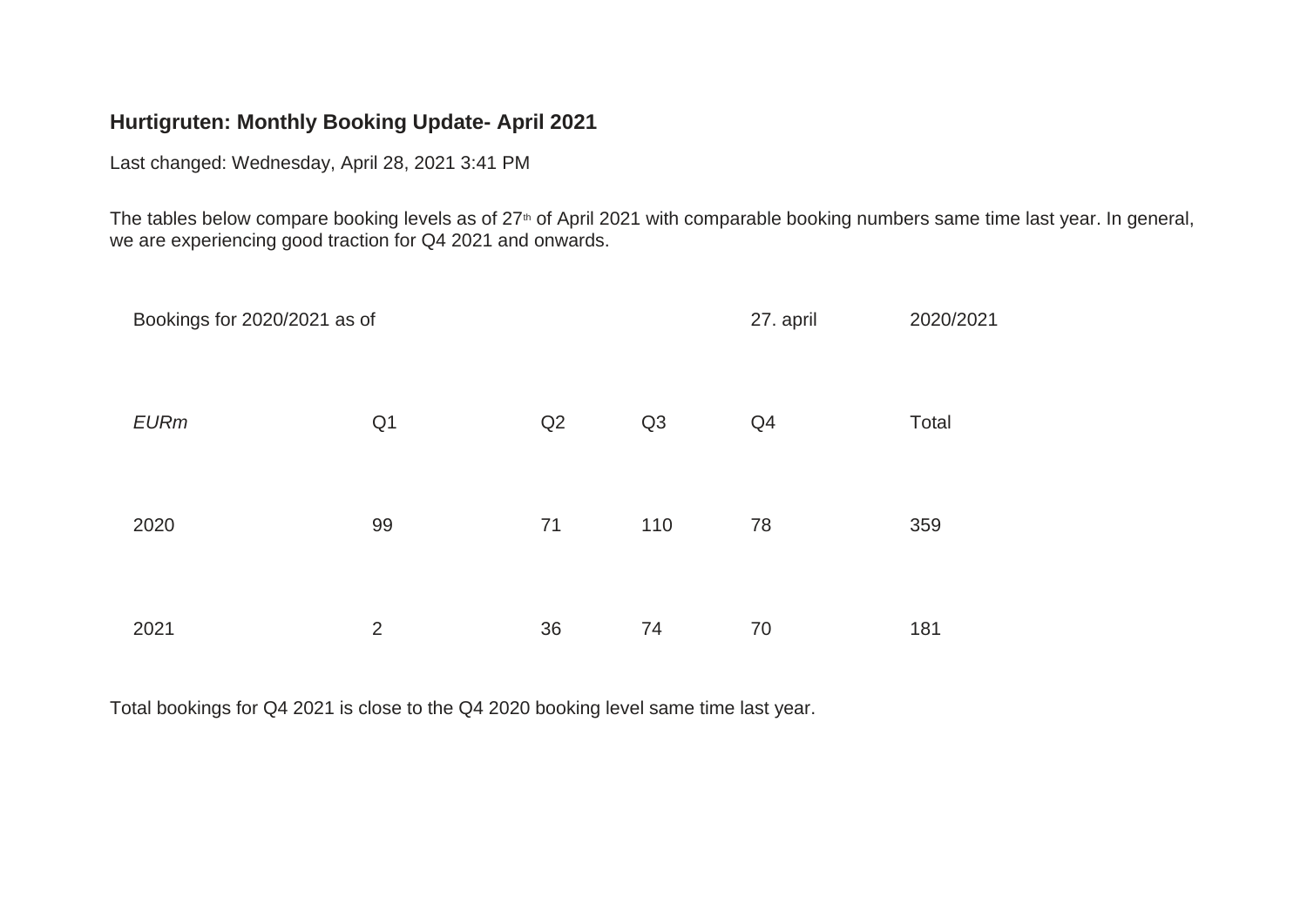|                                                                                                                                                  | Booking inflow for 2020/2021 last 30 days as of |                |        |    |         | 27. april |     | 2020/2021      |         |
|--------------------------------------------------------------------------------------------------------------------------------------------------|-------------------------------------------------|----------------|--------|----|---------|-----------|-----|----------------|---------|
|                                                                                                                                                  | <b>EURm</b>                                     | Q <sub>1</sub> | Q2     |    | Q3      |           | Q4  |                | Total   |
|                                                                                                                                                  | 2020                                            | (4,0)          | (39,3) |    | (16, 8) |           | ,2  |                | (60, 0) |
|                                                                                                                                                  | 2021                                            | (2)            | (15,2) |    | ,1      |           | 2,4 |                | (12,8)  |
| Positive booking momentum for Q4 2021 while there is still some uncertainty regarding Q3 2021 with regards to lifting of travel<br>restrictions. |                                                 |                |        |    |         |           |     |                |         |
|                                                                                                                                                  | Bookings for 2021/2022 as of                    |                |        |    |         | 27. april |     | 2019/2020/2021 |         |
|                                                                                                                                                  | <b>EURm</b>                                     | Q <sub>1</sub> | Q2     | Q3 |         | Q4        |     | Total          |         |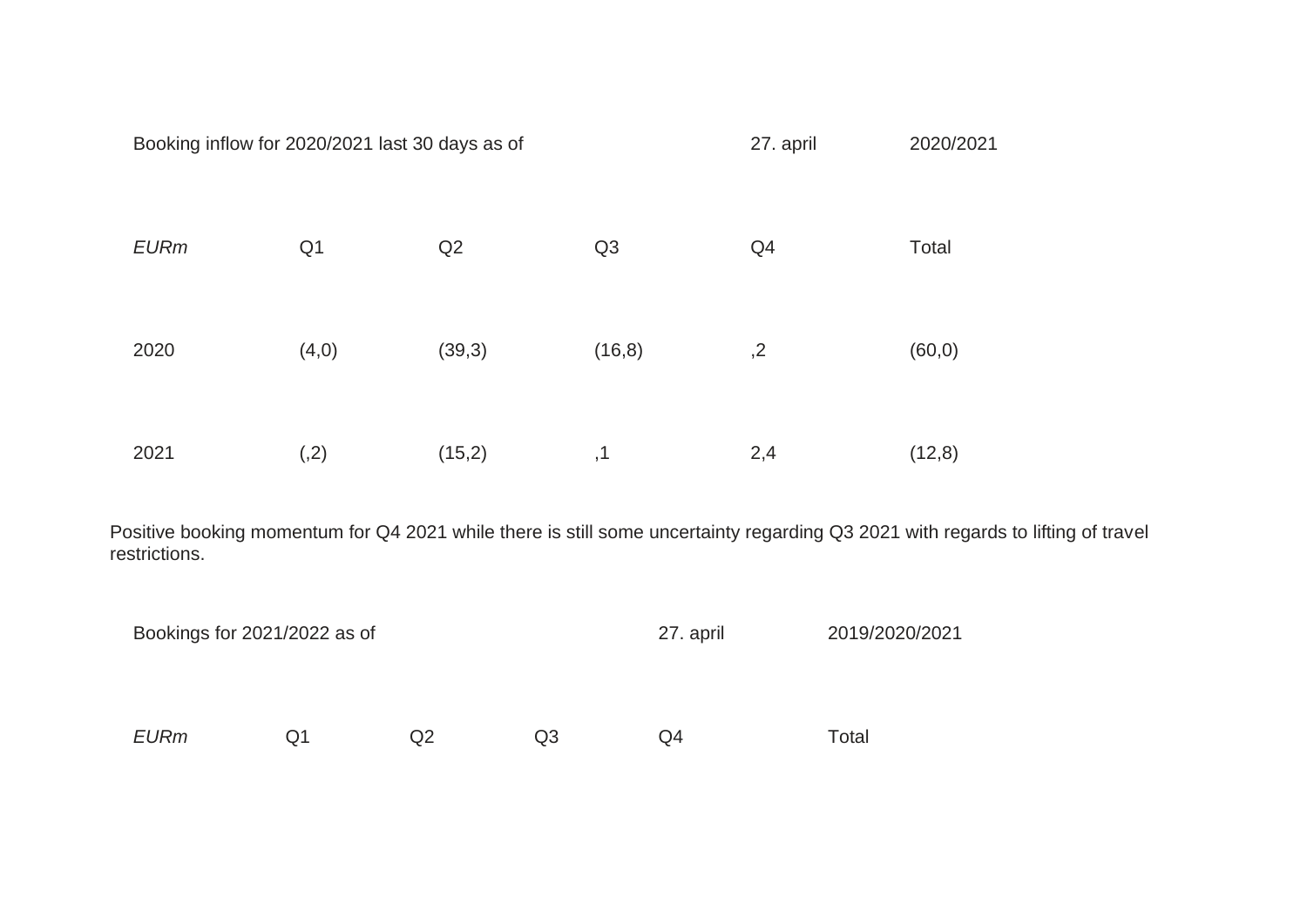| 2020 | 54,3 | 22,5 | 24,6 | 9,5  | 110,9 |
|------|------|------|------|------|-------|
| 2021 | 45,7 | 32,3 | 22,0 | 9,4  | 109,4 |
| 2022 | 58,9 | 36,7 | 41,2 | 15,7 | 152,5 |

Continued good development for 2022 with 39% higher bookings compared to 2021. As 2020 was highly affected by the pandemic it is relevant to also compare to 2020 booking levels as of same time in 2019. The booking level for 2022 is 38% higher than the 2020 booking level same time in 2019 based on the same capacity.

| Booking inflow 2020/2021/2022 last 30 days as of |    |    | 27. april | 2019/2020/2021 |       |
|--------------------------------------------------|----|----|-----------|----------------|-------|
|                                                  |    |    |           |                |       |
|                                                  |    |    |           |                |       |
| <b>EURm</b>                                      | Q1 | Q2 | Q3        | Q4             | Total |